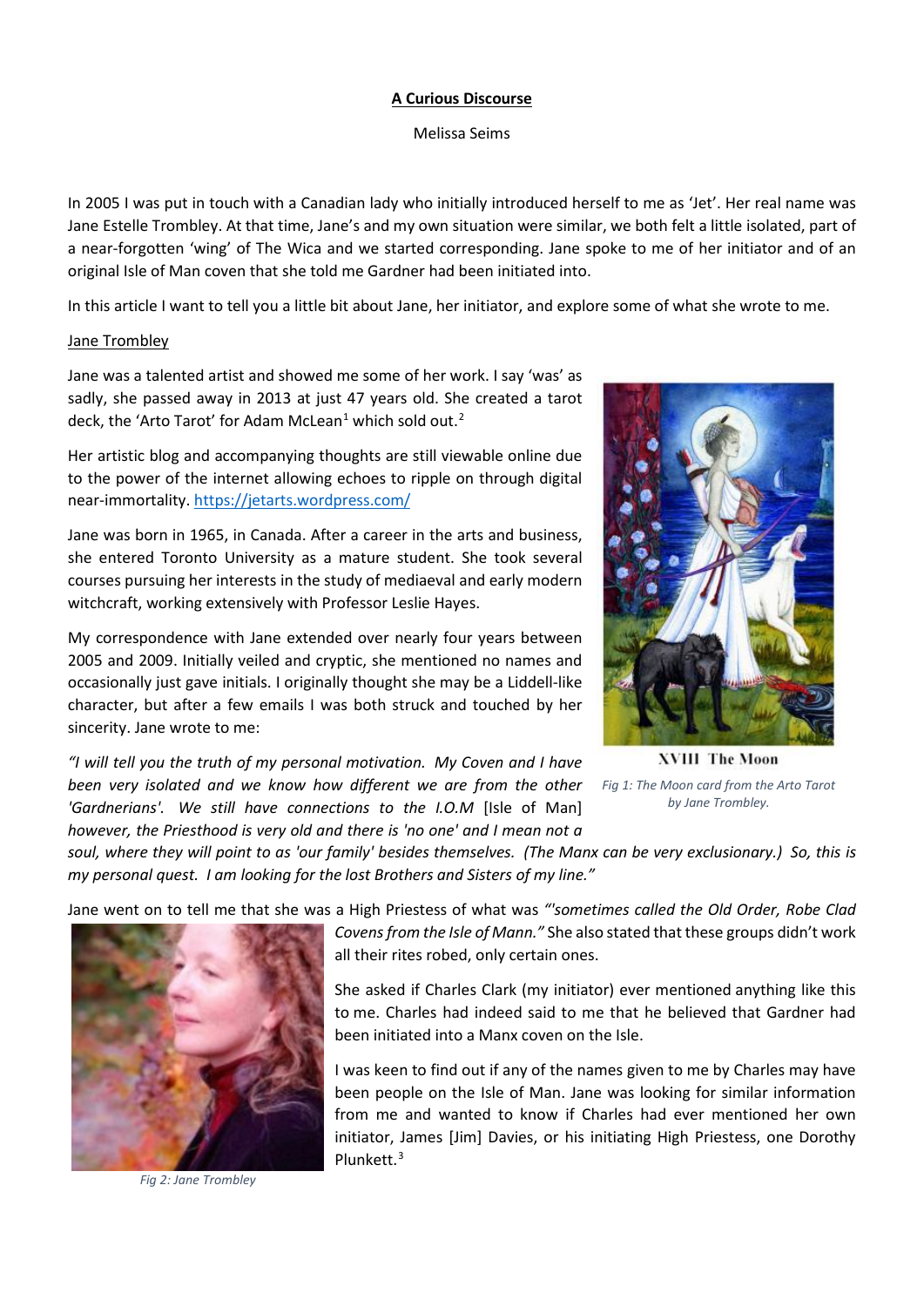#### Dorothy Plunkett

I must say, it's been a struggle and Dorothy Plunkett largely remains an enigma. There is evidence for a contemporary Plunkett family in the Douglas region of the Isle of Man going back well over a hundred years but to date, I have not found any evidence for a Dorothy.

Jane said that Dorothy was born around 1906 and had ran a boarding house. A friend informed me that he had searched the Isle's boarding house records for a period of 50 years (it was a legal requirement to be registered to run a boarding house) and no one of that name existed on that list. He looked in the phone book, in the tourist register, the birth, marriage and death records and searched the museum's libraries records. Nothing.

The only thing Jane told me about 'Dorothy' is that she had no idea when her initiation would have been, but it would have been 'quite early' and that she would have been born around 1906. She wrote:

*"When looking at the family tree that you posted, I couldn't help but notice that you had none of the Manx people. Is that because you are still keeping many names secret or is it just that you don't know them? I suppose it would be hard to place them as quite a few were already 'in' and only circled with Gerald. If you are ever updating it though, I would appreciate it if you would add D.P. (I have no idea what the date would be for her initiations but they would be quite early - Isle of Mann HPS) and J.D. (1959* [Jane later corrected this to 1960] *- Isle of Mann."*

The DP and JD addition to my barebones 'Gardnerian Family Tree'[4](#page-8-3) were based on this email from Jane. I think it's interesting to note her words "*I suppose it would be hard to place them as quite a few were already 'in'".* This suggests a type of thinking, a distinction between Manx Witchcraft and what she perceived as Gardner's Craft.

In another email, Jane says that Dorothy Plunkett was **not** Old Order Robe Clad but from another line of Witchcraft and was the High Priestess of a couple of covens, further complicating the picture.

I suspect we could be dealing here with classic case of witchy obfuscation and reveal/conceal tactics with regards to the name 'Dorothy Plunkett' and so far, have been unable to get to the bottom of this. Of course, Craft historians have reason to be wary when presented with an 'Old Dorothy' story.

#### Jim Davies – Magister for a Traditional Manx Witchcraft

In contrast to Dorothy Plunkett, we know quite a lot about the Manx-born James Davies (he preferred 'Jim').

Jane wrote affectionately of Jim, whom she first met in 1987:

*"As a witch from the old lines, he was also very good at talking in circles and both revealing and concealing the mysteries, magic and history of the Cult. He was born and raised on the Isle of Mann and Manx through and through. His sense of humour was infectious and the wealth of knowledge he carried in his balding head was boggling. He was a man of honour. He always kept his word and did not give it lightly. He would never lie and he kept the secrets and never betrayed a Brother or Sister. I have not met a man who comes even close to being as dazzling as he was."*

A visit to the Isle of Man Births, Marriages and Deaths, database reveals two, 'James Alfred Davies' One born in 1901 and one born in 1944. Both registered in the Douglas district of the Isle. It is a father and son record.



*Fig 3: Jim Davies*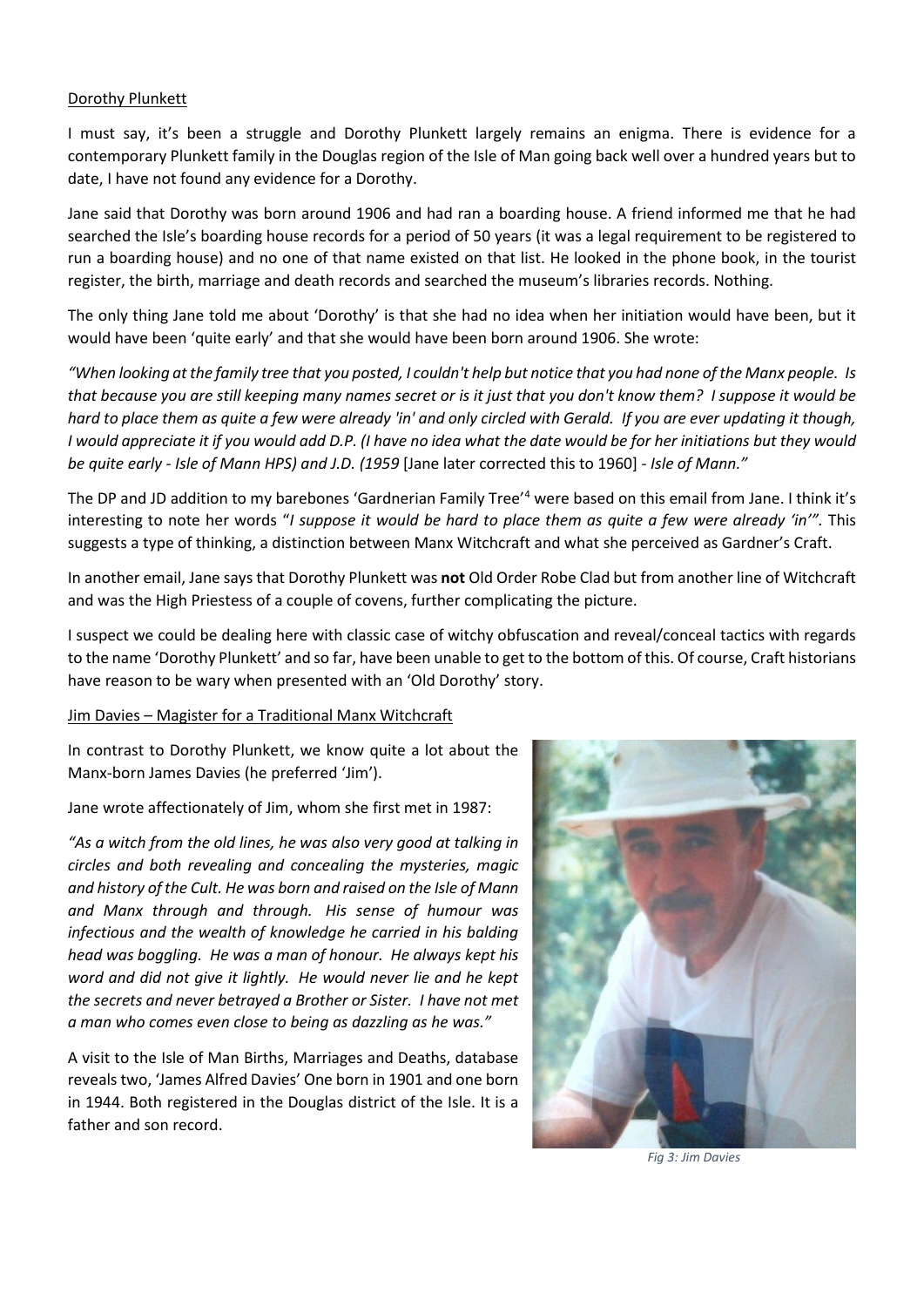|     | (Form for Certified Copies of Births.)                                    |                  |             |                                  |                                        |                                                            |                                                                                                                             |                    |                           |                                                              |
|-----|---------------------------------------------------------------------------|------------------|-------------|----------------------------------|----------------------------------------|------------------------------------------------------------|-----------------------------------------------------------------------------------------------------------------------------|--------------------|---------------------------|--------------------------------------------------------------|
|     |                                                                           | $1944$ .         |             | <b>BIRTHS</b> in the District of | ISLE OF MAN.                           |                                                            | Douglas,                                                                                                                    |                    | in the Isle of Man.       |                                                              |
|     | $Columns: - 1$                                                            | $\overline{2}$   | 3           | 4                                | $\overline{5}$                         | 6 <sup>o</sup>                                             | $7\overline{ }$                                                                                                             | 8                  | 9                         | 10                                                           |
| No. | When and<br>where Born                                                    | Name, if any     | Sex         | Name and Surname of<br>Father    | Name and Maiden Sur-<br>name of Mother | Rank or Profes-<br>sion of Father                          | Signature, Description, and<br>Residence of Informant                                                                       | When<br>Registered | Signature<br>of Registrar | Baptismal Name, if<br>added after Regis-<br>tration of Birth |
| 240 | Tenth<br>march<br>1944.<br>Jane Gookall<br>Maternity<br>Home,<br>Douglas. | James<br>alfred. | $\beta$ oy. | James<br>alfred<br>Davies        | nessie<br>Mona<br>Davies<br>Jormerly   | night<br>Wakhman!<br>22 Cumberland<br>Terrace,<br>Douglas. | James alfred Davies<br>In tather,<br>Land 2 Cumberland March Kelly<br>ee, Terrace, 1944. Registrar,<br>Terrace,<br>Douglas. |                    |                           |                                                              |
|     | Fourteenth                                                                |                  |             |                                  | 9.10                                   | Police.                                                    | $\sqrt{2}$                                                                                                                  |                    |                           |                                                              |

*Fig 4: James Davies birth record.*

In his book *Witchfather Volume 2*[5](#page-8-4) Philip Heselton gives us a passage from an article written by Jim Davies in the 1980s entitled 'Gerald Gardner and the Isle of Mann', which he penned under the pseudonym 'Astrophel'. I suspect this may have been in a mid-1980s Canadian publication, with the fabulous name of *Rags to Witches*, with which Jim was involved. He writes:

*"In my pre-pubescent years, a day in the country (as we towneys referred to any outing which took us beyond the boundaries of Douglas) was not quite complete without a visit to the Witches Mill."*

This shows that the 'James Alfred Davies' born in 1944 would have been both the perfect age and in the perfect place to have such a recollection, and I am certain they are one and the same.

I have further managed to confirm through genealogical records that Jim was born on the 10<sup>th</sup> March 1944 on the Isle of Man and died on the 5<sup>th</sup> of June 2002 in Toronto, Canada, having emigrated there in 1965.

Through Jane's emails we know a bit more about Jim. His aunt was reputedly the housekeeper for Mr Henri Leopold



*Fig 5: An example of Jim Davies workmanship.*

Dor (the publisher of the occult magazine 'Fate') and wrote a column for *The Isle of Man Times<sup>[6](#page-8-5)</sup>*. Davies was also known as an excellent maker of tools and for a while, he made replacement parts for the Isle of Man Railroad.

After emigrating to Canada he settled in Toronto, where he spent some time as a correctional officer at a jail and was quite open about being a Witch. He travelled regularly between Canada and the Isle of Man.

In the early 1980s he initiated a Greek woman known as 'Raven' and, for a short time, they ran an occult shop on Harbord Street in Toronto aptly named 'The Witchy Shoppe'. Jim was also a tarot reader at 'The Occult Shop', which is still a famous occult store in Toronto.

Jim's first article from the 1980s includes a child's perspective on Gerald Gardner:

*"If you were really lucky you got to meet the Witch, himself. The first time that I met Gerald, I was about 12 years old. He was standing at the bottom of the stairs leading up to the museum holding a broomstick. Pretty scary! I (very nervously) asked the most obvious and probably tedious question. 'Do*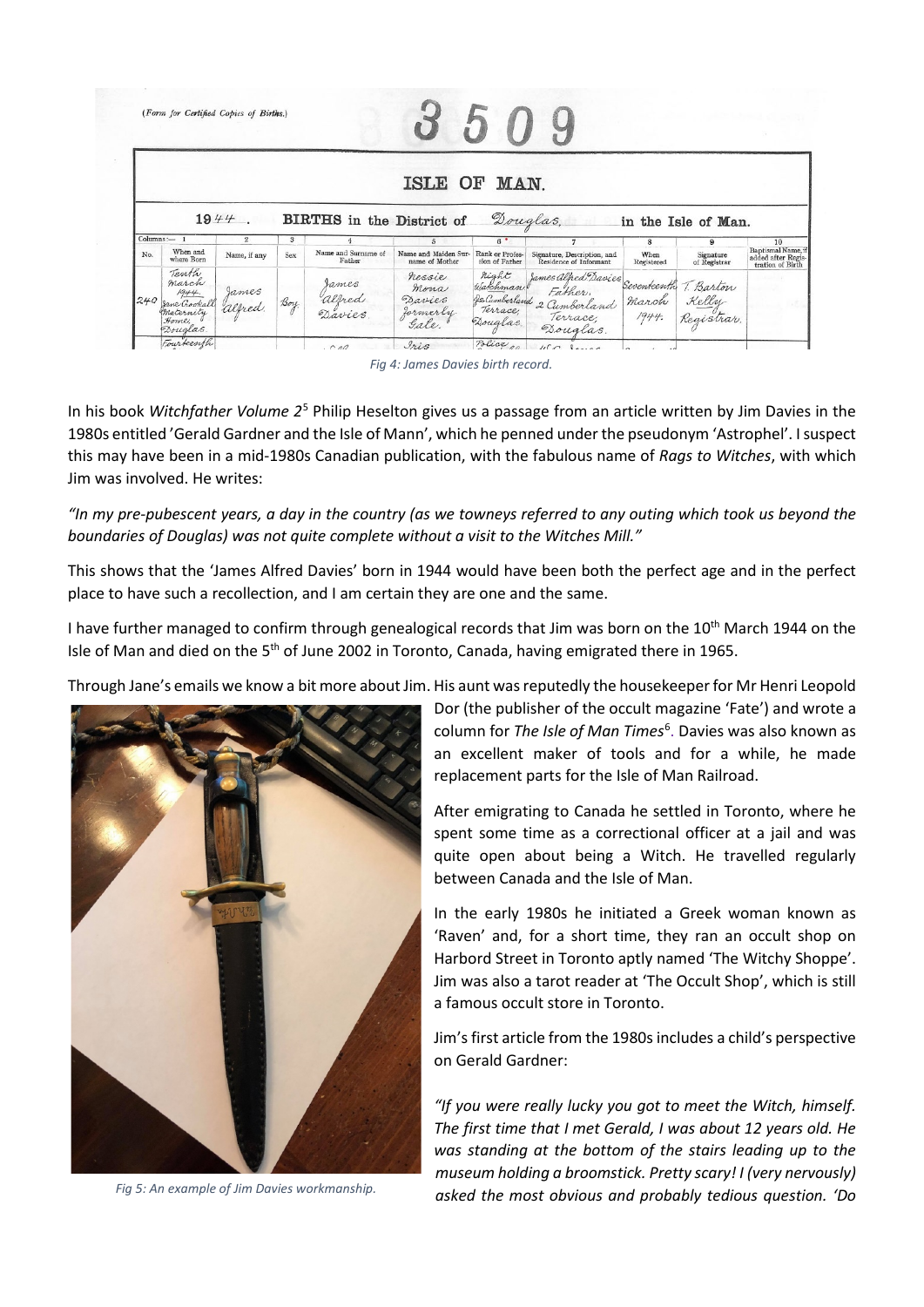*Witches really fly on broomsticks?' Gerald slowly looked down and eyeballed me. "No …", he monotoned, "we ride them!" Then grinning from ear to ear, he cackled at his private little joke'".*

In the same article, Jim continues to express affection for Gardner as he writes:

*"…he [Gardner] opened doors for me that would change my life."*

Indeed, Gardner did just that, for it was Gardner who was the Hight Priest for Jim's initiation in 1960 as confirmed by Jane who wrote:

*"Gerald was the HP for J.D.'s initiations... the lucky bugger!... Jim, idolized Gerald. This is for certain. He first met him as a young boy at the Mill. What kid with an active imagination wouldn't be impressed!"*

Jim's 1980s article continues:

*"The Ways of the Craft were different then. The 'Gardnerian Tradition' as the Old Order has become known, was not quite as it is now. My Initiations were not as 'slick' as many that I have witnessed in subsequent years, but the feeling, the meaning and the Magick was just as real."[7](#page-8-6)*

Here we see Jim's thinking revealed – it is his opinion that what became known as the Gardnerian tradition should acknowledge a homage to having some roots in a traditional Manx Witchcraft.

Jim continues:

*"Gerald Gardner was an enigma. He was not a messiah, he was not a genius, nor was he a charlatan that many have tried to make him out to be. Gerald Gardner was a Witch. He passed along much of that which had been passed along to him and more, with the help of others he was able to gather around him."*

We are used to accepting that Gardner was initiated into a New Forest group but this doesn't in any way detract from the idea that he may have also been initiated into an older, 'pre-Gardnerian' Isle of Man coven. Let us just continue to entertain that thought…

In 2005 Michael Howard, who also had an exchange with Jane, wrote to me:

*"Some years ago, I was in contact with a woman* [Jane Trombley] *in Toronto who claimed to be a traditional. She was in a coven founded by a man* [Jim Davies] *who knew Gardner on the IOM and had been born there. He claimed that Gardner had been initiated into one of the surviving local 'old' covens and knew the 'real stuff', but had decided to launch a popular neo-pagan fertility religion instead. I met him when the Toronto coven visited Wales some years ago, but he was unwilling to talk about it."*

We can see both Jane and Jim's assertion that Gardner was initiated into a surviving, local 'old' coven. The unwillingness of Jim to talk to Mike demonstrates the insular attitude that's long been held to be characteristic of what it is to be a Witch; Mike's experience was in keeping with that. A similar attitude is true of the Isle of Man and its people. Even today, there is an 'of the Mann' and 'not of the Mann' feel that is pervasive, like an unwritten code.

Despite Jim's reluctance to talk with Mike Howard, he had written further articles about Witchcraft. One, entitled 'Ye Olde Detrius' (written under his preferred name Jim Davies) appeared at Beltane 1993 in the Canadian publication, *Wiccan Candle*. This wasfollowed by another in the Midsummer 1993 edition entitled 'Manx Witchery' under the pseudonym 'Astrophel'. These are both somewhat cynical in their tone.<sup>[8](#page-8-7)</sup>

The first of these is about *Ye Bok of Ye Art Magical* and how Jim believed it was a prop created by Gardner for use in his museum. It reads like he is almost laughing at others who were hailing *Ye Bok of Ye Art Magical* as the oldest version of the Gardnerian Book of Shadows. Jim writes: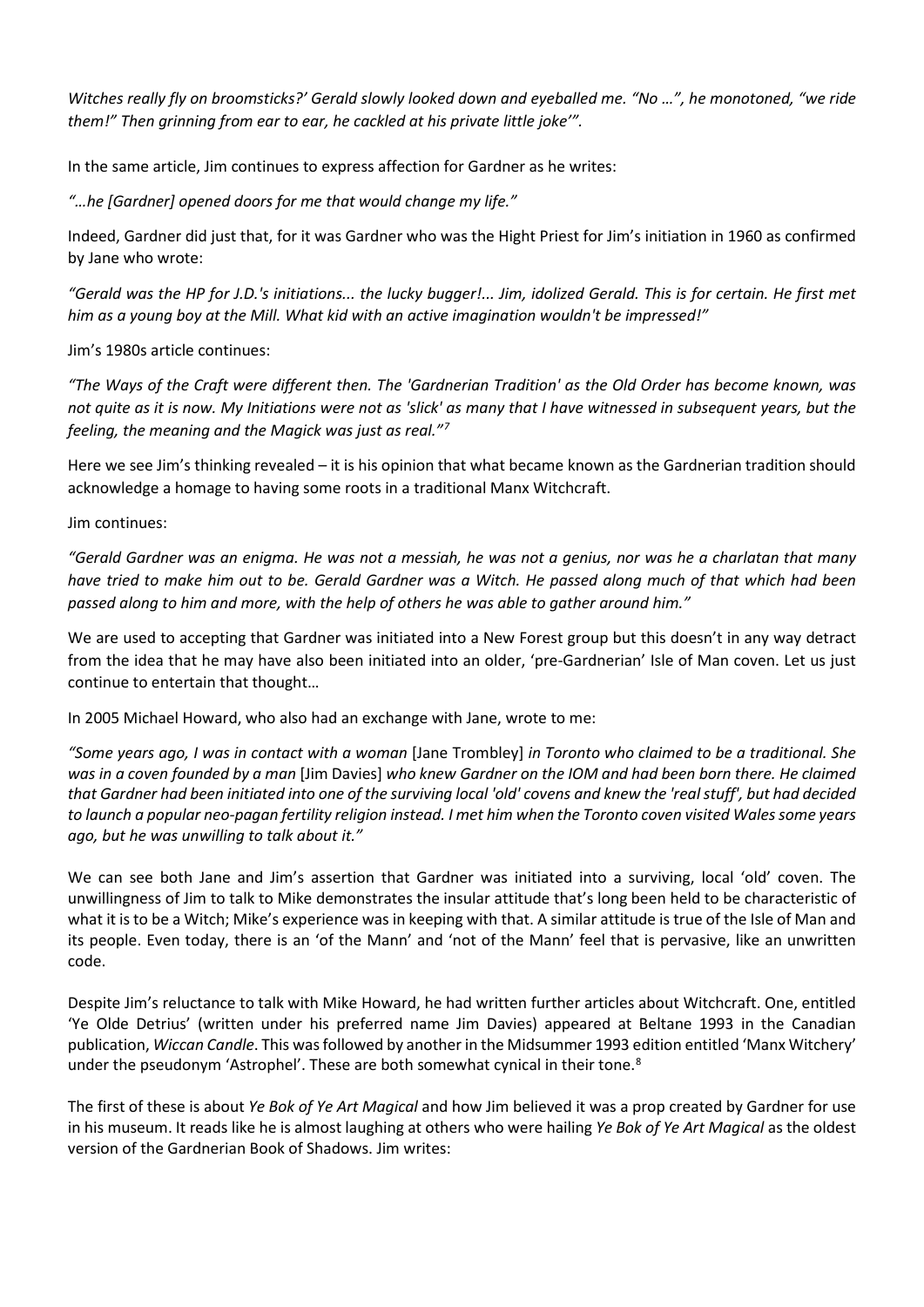*"No, and I lie to ye not, this 'Ye Bok of Ye Art Magical' was a book that was purposely and meticulously crafted, by Gerald, as a public display for the museum. Yup, that's right… it's what would be known in the film business as a 'PROP'."*

He then goes on to give his account of how he knows *Ye Bok of Ye Art Magical* was created as an impressive, magical-looking museum piece, citing evidence of its placement from his childhood memories and what can be seen of it in pictures of exhibits in the Museum used in Bracelin/Shah's book, *Gerald Gardner – Witch.*

Given that Jim was born and raised on the Isle of Man and lived locally, I feel we can give credence to his testimony. Having looked at *Ye Bok* myself, there are issues with it. It is derived in the main from MacGregor Mathers' wellknown translations of various magical grimoires, plus extracts from the King James Bible, the Talmud and the works of Crowley, alongside material that is now uniquely identified with Gardnerian Witchcraft. Some pages appear to have extra-large writing and diagrams on them which suggest it is something to be viewed from a distance. It is arguable whether that distance is for visitors to the Museum, or for someone dancing around a circle.

Jim's second 1993 article 'Manx Witchery' is essentially him extolling the existence of a traditional form of Witchcraft on the Isle of Man. This article relies heavily on evidence presented by folklorist W. Walter Gill in his series of three *Manx Scrapbooks* which date from 1929 – 1938. These scrapbooks are a compilation of traditional Manx names and folklore and mention a fair amount about a surviving traditional form of Witchcraft on the island.

## Jim writes:

*"…Indeed, not all book references are undesirable. Occasionally, little gems* [the 'Manx Scrapbooks'] *of published*  information come to light from people in the past with no Gardnerian axe to grind. They illuminate our minds and *remind us that Witchcraft really did exist before Gardner was ever initiated into the Way, or added his fillers to the holes in the almost abandoned Path."*

Here we can see Jim's view of traditional Manx Witchcraft as an **almost** abandoned path, not as something obsolete. He is also asserting Gardner's initiation into, and his additions to 'the Way' as he referred to Witchcraft. Jim may well have a point. After all, the modern Gardnerian Book of Shadows has much evidence for its creation and adaptation throughout the 1950s, though maybe not its entirety.

*"*[Gill's writings] *are just some of the written reference to Witchcraft and Witchcraft traditions existing in Man prior to Gardner (Do you think that the New Forest group was Gerald's only 'background'?) Ellan Vannin, as the island of Mannanin is called in Manx, was certainly not exclusionary. However, as an insular place the 'Old Tradition' did manage to keep a penurious hold. The Old Ways' in Man, as in other places, were not to be spoken of, and Gerald, in his day, took a lot of flack for letting it be known that they still existed."*

As a small aside, 'The Cauldrons' 2000 reprint of Jim's 1993 article states *'The writer is an initiate of the OTO'.* Unfortunately, this was an editorial error and in the following edition we find a 'mea culpa' from Mike Howard, apologising for the error and stating *"…In fact he is a companion of the OTD (Ordo Templi Duo) an esoteric order which is not related in any way to the OTO."*

The Ordo Templi Duo was a Canadian temple that blended ceremonial magic with the Pagan duality of God and Goddess instead of using Judeo-Christian symbolism.

During his life, Jim Davies also claimed Gardnerian, Traditional Manx and later, in the 1980s, Alexandrian lineages.

Jim certainly believed that Gill's writings revealed evidence of an old Manx Witchcraft tradition *"of fertility cult and rites, of secret worship of pagan Gods and Goddesses. Of circle dances for magic…. Of Witch initiations and of higher degrees of Witchcraft."* This is something quite distinct from the concept of cunning folk and traditional folkloric customs though we do find that their boundaries, if any, tend to blur together.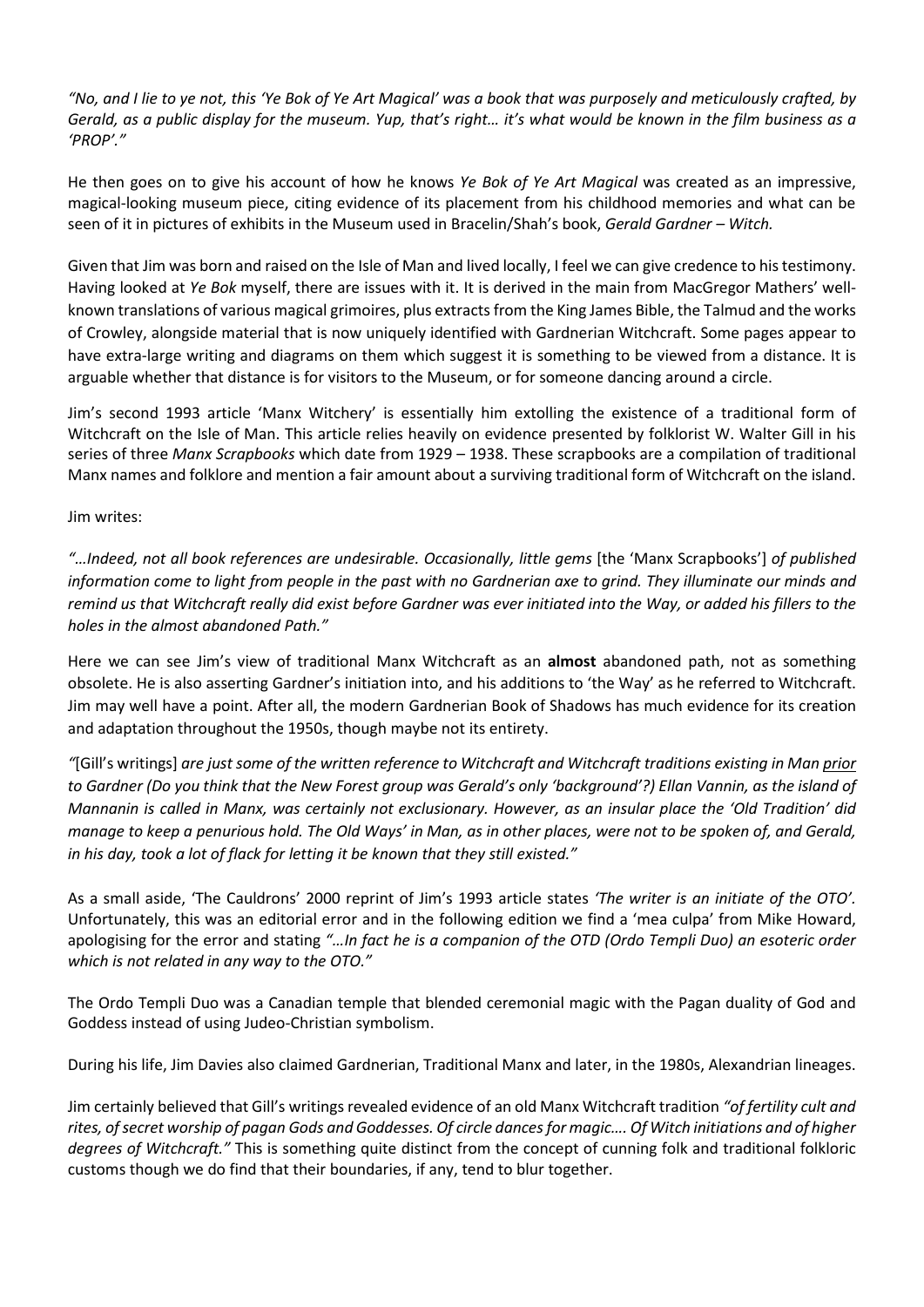I found it interesting that there is a definite change of tone between Jim's articles. The 1980s one feels like a warm recollection of his time as a child visiting the mill, meeting Gerald Gardner and then later being initiated by him. Jim's second two articles are more assertive, insistent and cynical. We find Jim reaffirming the long existence of a traditional Manx Witchcraft. Importantly, I feel it should be noted that *The Cauldron*[9](#page-8-8) reprint's footnote, statesthat *"…* [this article was first] *published at a time when derogatory comments about Gerald Gardner were circulating."*

It seems likely that Jim wrote the later articles as a political poke at certain Gardnerians, particularly those hailing *Ye Bok of Ye Art Magical* as the first Gardnerian Book of Shadows. In the second of the 1993 articles, Jim focused upon a long tradition of Manx Witchcraft and Gardner's involvement with it.

There were 'Witch Wars' going on in Canada at this time between some initiates of the Long Island style of Witchcraft, some of whom presented as purists, plus the very public dissent over the publication of Aidan Kelly's 1991 book *Crafting the Art of Magic.* Jim was very upset by both of these.

Further evidence of Jim's cynicism and discontent can be seen in Jane's correspondence where she writes of him:

*"At the time I met him he really had 'given up the Craft' due to unfortunate experiences with people over here* [North America]. *He, like one of his older Brothers on Mann, felt that "They killed the Craft, let them keep the corpse." This refers to modern 'Gardnerian' and the egocentric priesthood lines... etc... of which I and my Brothers and Sisters stay clear of."*

It is clear that by this time, there was indeed a separation in thinking and ideologies between those who believed themselves as hailing from a traditional Manx-Gardnerian 'hybrid' line and certain other Gardnerians. A not too dissimilar thought was shared by Charles Clark, who interestingly to me, as in Jim's own Book of Shadows, always spelt 'Wica' with one 'c'. This may be a small, but I feel, significant thing that tells us about our history. Indeed, 'Wica' was clearly the word of choice for Gardner during the early to mid-1950s. This is something I strongly suspect changed into 'Wicca' due to the delightful, etymological pedantry of Doreen Valiente.<sup>[10](#page-8-9)</sup>

In conclusion, Jim's impact on the local witchcraft scene seems unclear, with some people saying that many seekers were introduced to Gardnerian practices through him and others saying that he was a bit of a lone wolf. After 'The Witchy Shop' closed Jim Davies remained a visible presence in the area until his death.<sup>[11](#page-8-10)</sup>

# Manx Witchcraft

Hopefully, I have demonstrated that Jane Trombley and Jim Davies considered themselves to be from a traditional line of Manx Witchcraft but also embraced Gardner. Having looked as far as I can into these things and supported by what Charles said to me about Gardner having an initiation on the Isle of Man (a knowledge also proffered independently by Jane and Jim), I have to say I believe them and find them credible.

This is a view also supported by Michael Howard who in his book, *Modern Wicca – A history from Gerald Gardner to the present* asserts: *"Jim Davies was the magister of a traditional coven". [12](#page-8-11)*

In fact, in 2002, upon hearing of Jim's death, Mike Howard had wanted to put an obituary in *The Cauldron* but Jane (who had worked as a High Priestess with Jim) did not want attention to be drawn to him – a viewpoint she later changed, wishing she had given Mike the permission.

We come now to an article published in February 2014 in *The Cauldron*. [13](#page-8-12) Its authorship is attributed to 'Manxwytch'.<sup>[14](#page-8-13)</sup> He writes:

*"Outside of its initiatory lineages, scarcely any research has been done on the influence that traditional Manx witchcraft had on Gerald B. Gardner. This is a seemingly obvious line of enquiry, given that the infancy of modern neo-pagan Wicca was on Ellan Vannin (Gaelic for the Isle of Man) and that Gardner was primarily surrounded by Manx witches during his years there."*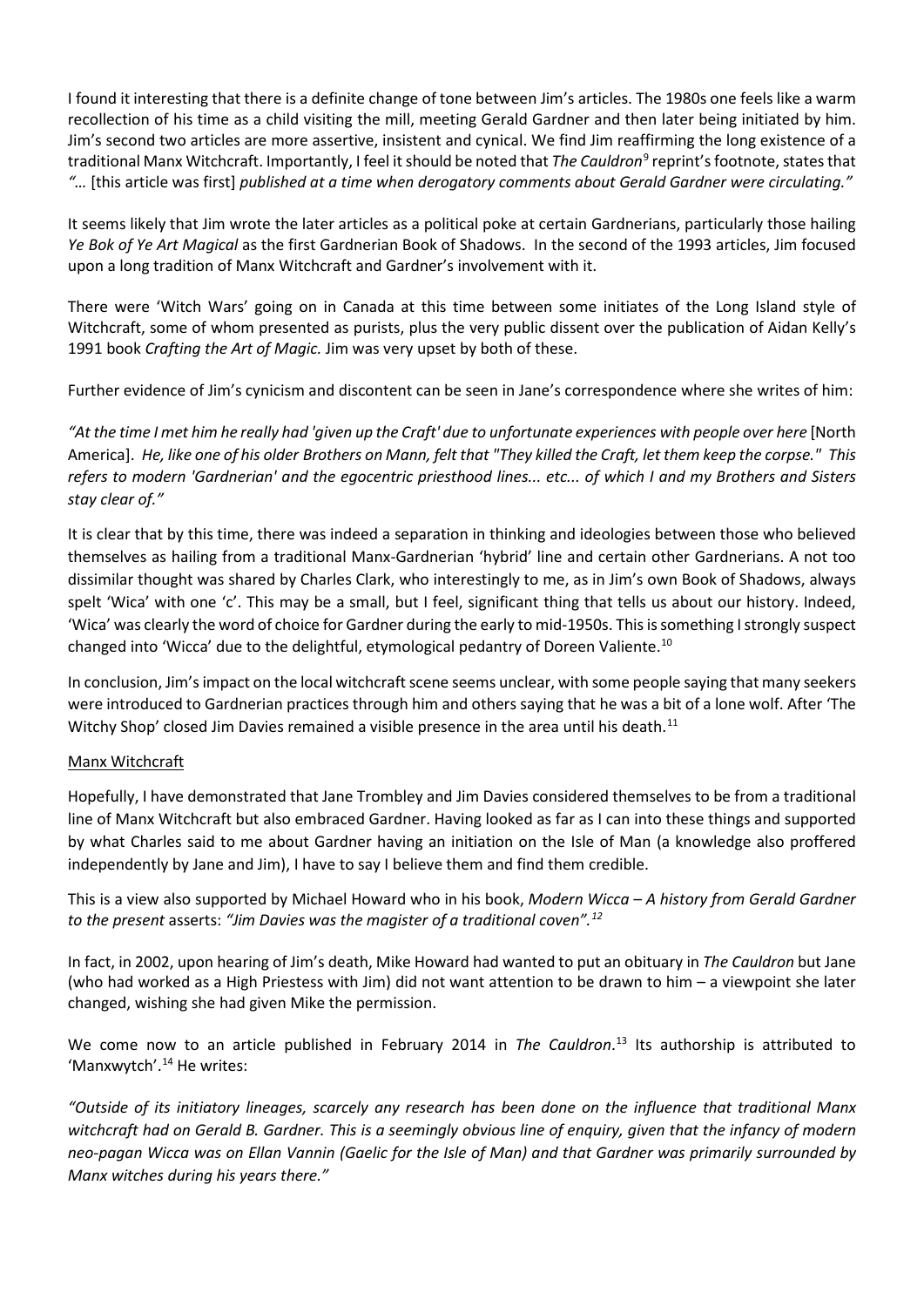I think this is a good point. As humans we value things of age and do tend to look for proof of longevity by co-opting history, much as we see with Gardner and his (at times) 'inventive' writings. We also see this with Jim Davies holding up Gill's writings as evidence for a tradition of old Manx Witchcraft. Whilst their conclusions may not be strictly upheld through a more robust scientific method, historical research will always entail a degree of subjectivity and personal interpretation as to the words and recollections of others.

As previously stated, none of this detracts from the research carried out on the New Forest Coven. Indeed, Jane wrote of them:

*"I really don't doubt the New Forest coven existed... of course I don't think that they practiced in the same way people do now. Things back then were a bit less [rigid]. But they were in England … I do know that they did correspond with the Isle but letters tend to get burned after people pass away. That's what we do."*

The Isle of Man has a rich history of folklore and traditions and I don't think it's hard to envisage that Jim was not the only one involved with Gardner and his Witchcraft practices on the island.

From Jim and Jane's recollections we get a sense of a once-contented 'hybrid' of Gardnerian and Manx Witchcraft on the island in the 1950s and early 60s. Then in 1964, after inheriting Gardner's museum, Monique and Scotty Wilson brought a media frenzy to the Isle of Man and along with it, I suspect, a segregation on the island into the 'Old Ones' of the Wica and the 'New' Gardnerians as exemplified by the Wilsons.

## A Tangential Digression

In another of Jane's emails she wrote: *"Donna and Gerald's gravestone bears the star and triangle. It was placed there by a close friend of theirs on the Isle. (And I don't mean Monique or her crew, etc.)."*

Words that show her knowledge, awareness and perception of a **different** set of non-Gardnerian Isle of Man witches. I'm also inclined to think that the following statement by Manxwytch is related to Jane's comment above. The blog entry reads:

*"In advance of Sauin, I undertook a pilgrimage to several of the important sites sacred to the traditional witches*  in my Line on the *Isle... Kirk Michael, Kirk Malew, and Kirk Patrick all contain memorials to ancestors of my Line. I paid respects at each, caring for the two sites that were not being maintained by others on the Isle."[15](#page-8-14)*



*Fig 6: Donna Gardner's gravestone.*

Intriguingly, Donna Gardner's grave is at Kirk Malew. As some of you will know, Charles Clark stated that Donna Gardner was his initiating High Priestess but there is little independent evidence to support her Craft involvement. Most of what there is can be found on my website.<sup>[16](#page-8-15)</sup> I do believe Donna was involved on occasion, as an embodiment of a Priestess and helped her husband. Donna was known to be a very likeable and amenable woman. That said, I do have some photos of Donna that were given to us by Charles that I have never published.

In 2006 I decided to share one of these photos with Jane. It shows Donna skyclad, wearing sandals, adorned with a thick cuff, holding a sword and for all intents and purposes, looking like a High Priestess of the Craft. Jane posted it on to a Craft elder, still alive on the Isle of Man, who had known Donna and Gerald Gardner. Jane asked him if he knew whether Donna circled and got involved.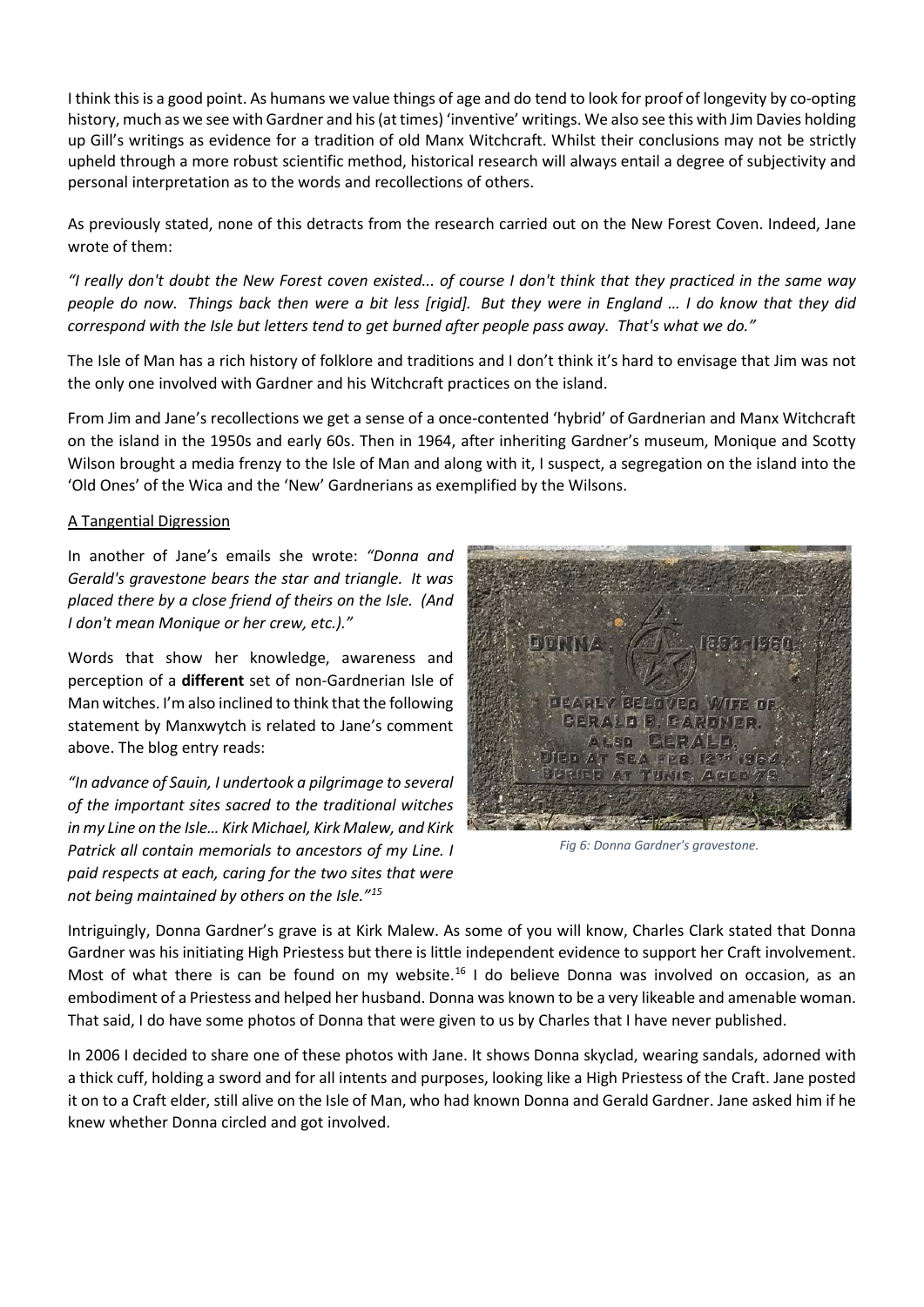Upon receiving the photo, his reply was simply: *'It says enough'.*

This Craft elder was, I am sure, Johnny Harrison. He is mentioned in Manxwytch's 2014 article in *The Cauldron*[17](#page-8-16) where he writes:

*"The Manx witches looked for candidates with something to offer the covines and they did not initiate those who were simply spiritual seekers. Artists, poets, toolmakers and metalworkers were brought into the witch-cult and put to work composing the rituals and making the tools of the Arte. The most famous example of this workmanship were the Solomonic swords made for Gardner by Johnny Harrison and Angus M[a]cLeod based on designs in the Key of Solomon grimoire."* 



*Fig 7: Johnny Harrison*

Johnny Edward Harrison died at the beginning of 2011 on the Isle and I'm certain that it is he referred to by Jane through her

website, where a few months after his death she wrote of a particular painting of hers:<sup>[18](#page-8-17)</sup>

*"This painting was for a beloved old wizard on the Isle of Mann. Where it is now, I do not know? Like all magical things and rings, I'm sure it will find the right owner."*

## Seeing Through the Veil

So, what do we have here?

I feel we have evidence for a bubbling cauldron on the Isle of Man in the 1950s. Given the vehemence of Jim Davies' articles, and both his and Jane's assertions, I do believe that there was a form of traditional Witchcraft existing on the Isle of Man into which Gardner was initiated. I also find it highly plausible that he filled in what he saw as lacunae, with his own extensive knowledge. That is what we now know as 'classic Gerald behaviour'.

Perhaps, there are those who will choose to see Jane and Jim's words as a grand conspiracy in action; Bill Liddelllike behaviour from people who knew each other. However, I believe there is truth here because of what Charles Clark told me. It is for you, the reader, to make the call. I am just trying to untangle a little more about the Craft on the Isle of Man in the 1950s.

Before closing, I would just like to mention Jane Trombley's own memorial stone. Jane was born and raised in Canada and as far as I can tell, has no ancestry back to the Isle of Man. Her gravestone is stunningly beautiful. It is a decorated standing stone with a hole pierced straight through, adorned with images of a spiral and a cup and ring style marking. Most importantly though, is the inscription on it, which is in Manx – a barely used language with less than 2000 speakers.

Its similarity to Irish Gaelic affords us a translation: "*To know, to remember and to love again*."

The Manx people are quite protective of their culture, their people and their heritage and at first glance it seems almost audacious of Jane, a Canadian, to have this on her memorial. I think however, that it speaks far louder about her sincerity and belief in the path she trod in life.

I want to end with some words from Mike Howard who wrote to me of Jane and Jim:

*"…my gut feeling from meeting her* [Jane] *and her past magister* [Jim] *is that they are the real thing."*

I can't help but agree.

# *A note on the use of Man / Mann*